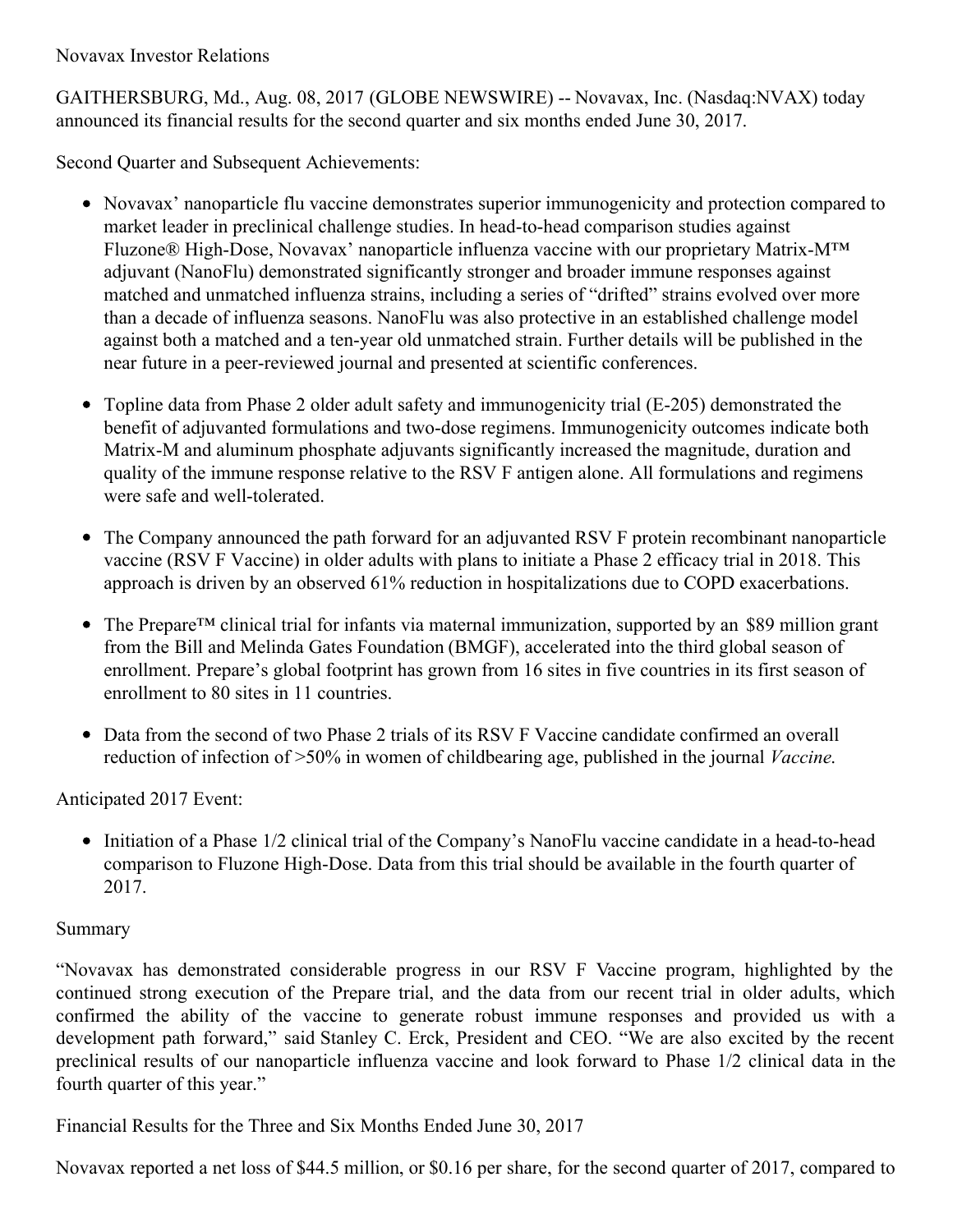a net loss of \$79.4 million, or \$0.29 per share, for the second quarter of 2016. For the six months ended June 30, 2017, the net loss was \$88.3 million, or \$0.32 per share, compared to a net loss of \$156.6 million, or \$0.58 per share, for the same period in 2016.

Novavax revenue in the second quarter of 2017 increased 169% to \$6.7 million, compared to \$2.5 million for the same period in 2016, primarily due to increased revenue recorded under the BMGF grant relating to our ongoing Prepare clinical trial.

Research and development expenses decreased 40% to \$39.3 million in the second quarter of 2017, compared to \$64.9 million for the same period in 2016. The decrease was primarily due to reduced costs associated with the clinical trials and development activities of our RSV F Vaccine and lower employee-related costs.

General and administrative expenses decreased 37% to \$8.9 million in the second quarter of 2017, compared to \$14.1 million for the same period in 2016. The decrease was primarily due to lower professional fees for pre-commercialization activities and lower employee-related costs.

Interest income (expense), net for the second quarter of 2017 was (\$3.0) million, compared to (\$2.8) million for the same period in 2016.

As of June 30, 2017, the company had \$187.3 million in cash and cash equivalents and marketable securities compared to \$235.5 million as of December 31, 2016. Net cash used in operating activities for the first six months of 2017 was \$69.4 million, compared to \$131.9 million for same period in 2016. The decrease in cash usage was primarily due to decreased costs relating to our RSV F Vaccine and lower overall employee-related costs.

### Conference Call

Novavax management will host its quarterly conference call today at 4:30 p.m. ET. The dial-in number for the conference call is (877) 212-6076 (Domestic) or (707) 287-9331 (International), passcode 15614203. A replay of the conference call will be available starting at 7:30 p.m. ET on August 8, 2017 until 7:30 pm ET on August 15, 2017. To access the replay by telephone, dial (855) 859-2056 (Domestic) or (404) 537- 3406 (International) and use passcode 15614203.

A webcast of the conference call can also be accessed via a link on the home page of the Novavax website (novavax.com) or through the "Investor Info"/"Events" tab on the Novavax website. A replay of the webcast will be available through the "Investor Info"/"Events" tab on the Novavax website until November 8, 2017.

#### About Novavax

Novavax, Inc. (Nasdaq:NVAX) is a clinical-stage biotechnology company committed to delivering novel products to prevent a broad range of infectious diseases. Our recombinant nanoparticles and Matrix-M™ adjuvant technology are the foundation for groundbreaking innovation that improves global health through safe and effective vaccines. Additional information about Novavax is available on the Company's website, [novavax.com](https://www.globenewswire.com/Tracker?data=dpdbU8GLLnPW-W0KKg6Q08P2-KA3BHbkTaKt3tAAo3utplzFAgV9WXUXdLJlHsI1BGW0Ga2bd1JNFxns1ouT1Q==).

#### Forward-Looking Statements

Statements herein relating to the future of Novavax and the ongoing development of its vaccine and adjuvant products are forward-looking statements. Novavax cautions that these forward looking statements are subject to numerous risks and uncertainties, which could cause actual results to differ materially from those expressed or implied by such statements. These risks and uncertainties include those identified under the heading "Risk Factors" in the Novavax Annual Report on Form 10-K for the year ended December 31,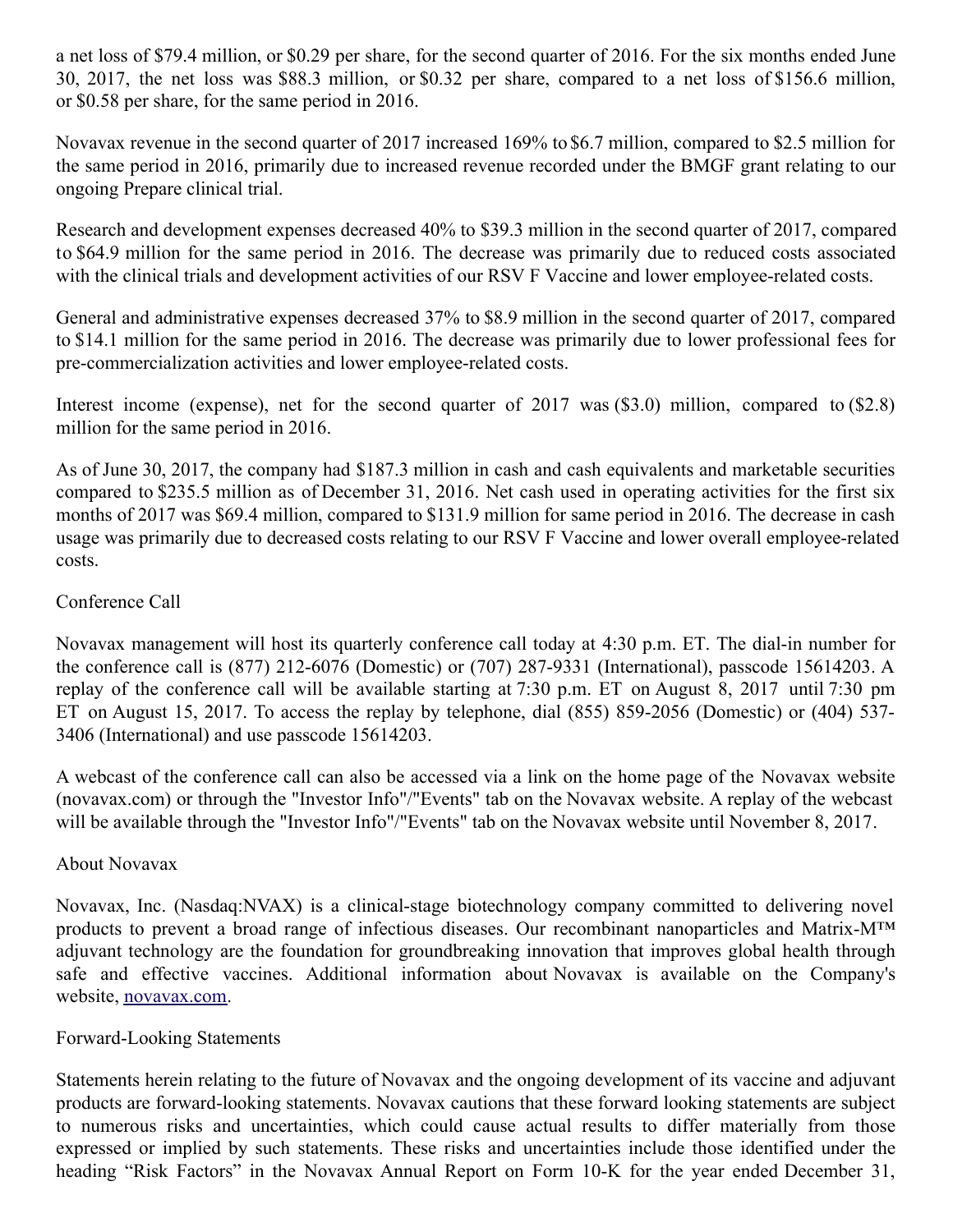2016 and the Quarterly Report on Form 10-Q for the period ended June 30, 2017, both as filed with the Securities and Exchange Commission (SEC). We caution investors not to place considerable reliance on the forward-looking statements contained in this press release. You are encouraged to read our filings with the SEC, available at sec.gov, for a discussion of these and other risks and uncertainties. The forwardlooking statements in this press release speak only as of the date of this document, and we undertake no obligation to update or revise any of the statements. Our business is subject to substantial risks and uncertainties, including those referenced above. Investors, potential investors, and others should give careful consideration to these risks and uncertainties.

# NOVAVAX, INC. CONDENSED CONSOLIDATED STATEMENTS OF OPERATIONS (in thousands, except per share information) (unaudited)

|                                      | Three Months Ended<br>June 30, |                          | <b>Six Months Ended</b><br>June 30, |                            |
|--------------------------------------|--------------------------------|--------------------------|-------------------------------------|----------------------------|
|                                      | 2017                           | 2016                     | 2017                                | 2016                       |
| Revenue                              | \$<br>6,732                    | $\mathbb{S}$<br>2,505    | \$<br>12,412                        | 6,723<br>\$                |
| Expenses:                            |                                |                          |                                     |                            |
| Research and development             | 39,263                         | 64,904                   | 76,916                              | 133,856                    |
| General and administrative           | 8,940                          | 14,099                   | 17,793                              | 24,627                     |
| Total expenses                       | 48,203                         | 79,003                   | 94,709                              | 158,483                    |
| Loss from operations                 | (41, 471)                      | (76, 498)                | (82, 297)<br>$\lambda$              | (151,760)                  |
| Interest income (expense), net       | (2,993)                        | (2,842)                  | (6,032)                             | (4,799)                    |
| Other income (expense)               | (1)<br>$\mathcal{E}$           | (11)                     | 10                                  | (44)                       |
| Net loss                             | $\mathbb{S}$                   | $(44,465)$ \$ $(79,351)$ | \$<br>(88,319)                      | (156, 603)<br>$\mathbb{S}$ |
| Basic and diluted net loss per share | \$<br>(0.16)<br>$\lambda$      | \$ (0.29)                | $\sqrt{S}$<br>(0.32)<br>$\lambda$   | \$ (0.58)                  |
| Basic and diluted weighted average   |                                |                          |                                     |                            |
| number of common shares outstanding  | 283,444                        | 270,760                  | 278,836                             | 270,469                    |

SELECTED CONSOLIDATED BALANCE SHEET DATA (in thousands)